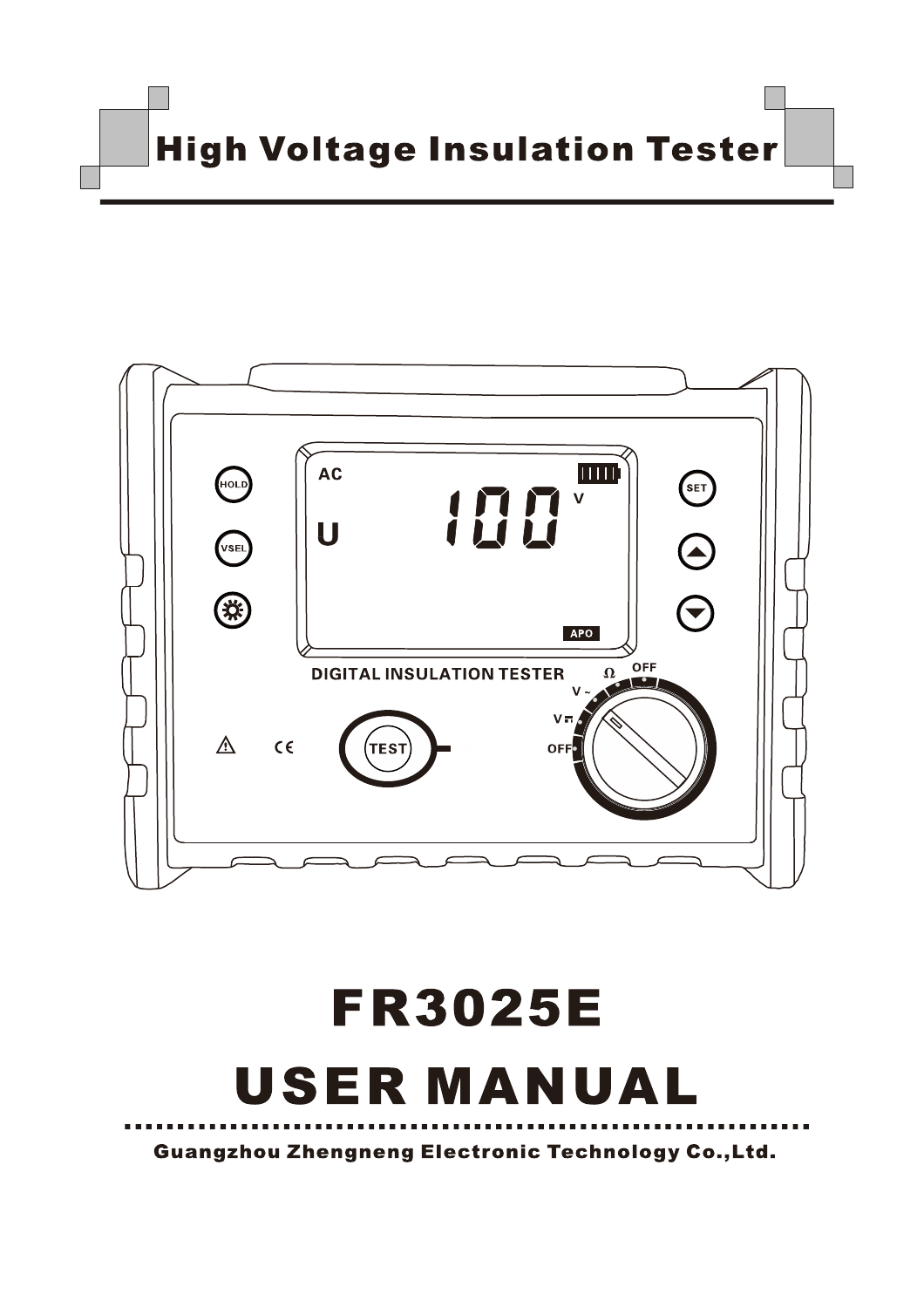## **CONTENT**

| III. Measuring Range and Accuracy manufactured and accuracy manufactured and $4$ |
|----------------------------------------------------------------------------------|
|                                                                                  |
|                                                                                  |
|                                                                                  |
| VII. Operation Methods                                                           |
| Switch On/Off<br>1.                                                              |
| 2.                                                                               |
| 3.<br>DC voltage test                                                            |
| 4.                                                                               |
| 5.                                                                               |
| 6.                                                                               |
| Polarization index (PI) and Absorption ratio(DAR) ………………………12<br>7.              |
|                                                                                  |
| 9. Alarm Settings                                                                |
| 10. Data Lock/Storage                                                            |
| 11. Data Review/Deletion                                                         |
| <b>VIII. Battery Replacement</b>                                                 |
| IX. Accessories                                                                  |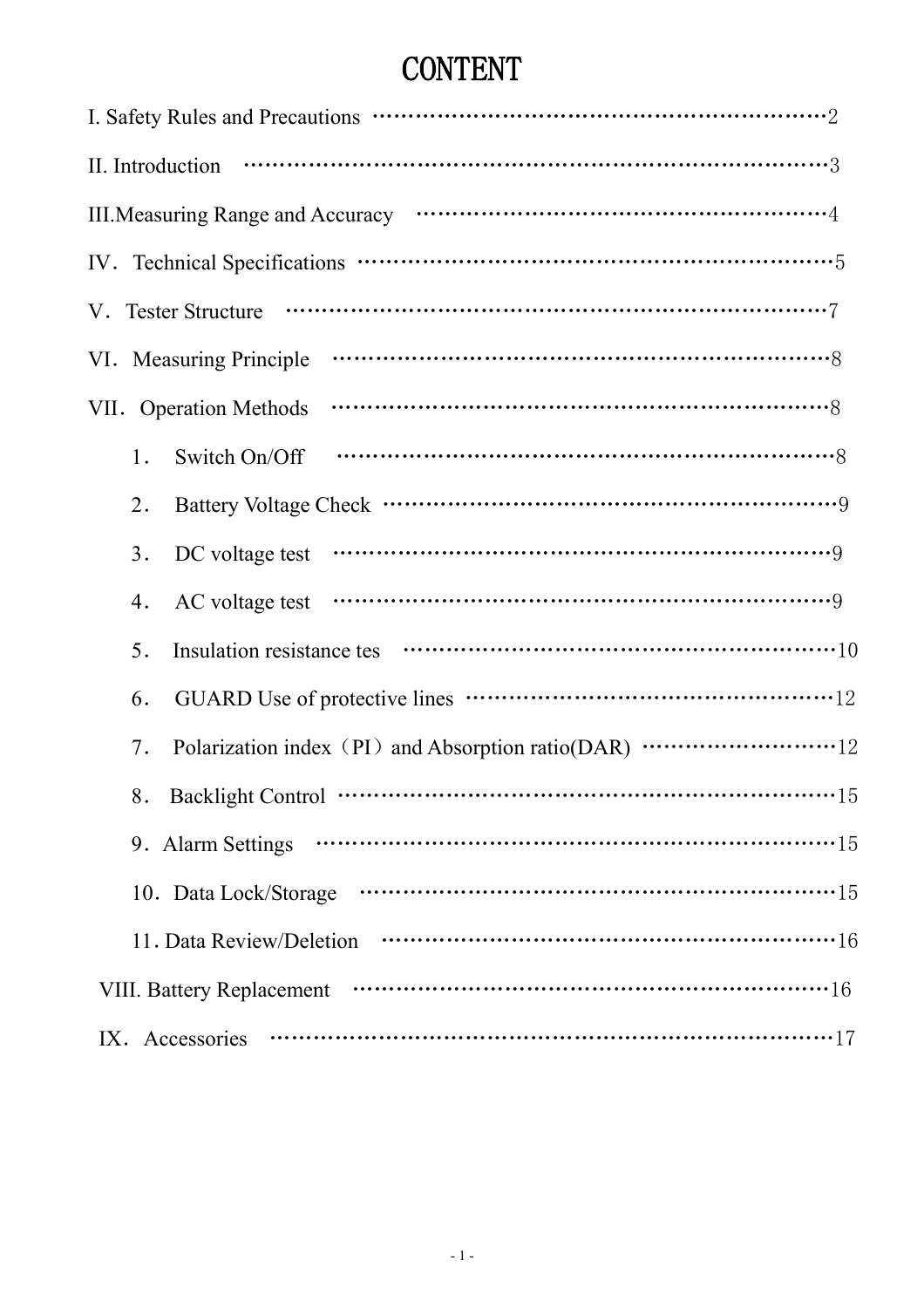## **I.Safety Rules and Precautions**

Thank you for purchasing our company's **digital high-voltage insulation** 

**resistance meter**. Before you use this instrument for the first time, in order

to avoid possible electric shock or personal injury, please be **sure to read** 

#### **and strictly observe the safety rules and precautions listed in this manual**. .

In any case, the use of this instrument should pay special attention to

safety.

- u The tester is conforming to IEC61010 on design, production and test.
- u Under any circumstance, it shall pay special attention on safety in use of this tester.
- u Please don't use high-frequency signal generators like mobile phone and etc. to avoid error during measuring.
- u Pay attention to words and symbols stick on the Tester.
- u It shall make sure that tester and accessories are in good condition before use; it can be used only when there is no damaged, naked or broken part in testing wires or insulation layer.
- u During measurement, it is forbidden to touch bare conductors and circuit under measurement.
- u Confirm that connector plug of lead has been inserted in the tester interface closely.
- u Please don't impose over 600V A.C. or D.C. voltage on the part between testing end and interface. Otherwise, it may have damage on the tester.
- u Please don't measure in an inflammable place. The flame sparkle maybe cause explosion.
- u During usage of tester, please stop using it when exposed metal is caused by broken enclosure or testing wires.
- $\Box$  Please don't keep or store the tester in the spot with high-temperature and moisture, or condensation, and under direct daylight radiation for a long time.
- u For replacing battery, please confirm testing wire has moved apart the meter, and FUNCTION SWITCH rotary switch is in "**OFF**" position.
- u Please put the used batteries in appointed collection place.
- u When replacing the battery with the meter, make sure that the test line has been removed from the meter and the meter is turned off.
- **u** When the meter displays battery low voltage symbol " $\Box$ ", should replace the battery, otherwise it will lead to ground error.
- u Do not make measurements when the battery cover is open and during thunder.
- u Pay attention to measuring range and usage environment stipulated for the Tester.
- u This measuring device is only to be used, disassembled, adjusted and repaired by qualified personnel with authorization.
- u When it may cause hazard by continuous use for the reason of the Tester itself, it shall immediately stop using it and deposit it at once, leaving it for disposal by authorized agency.
- **u** For risk of danger icon in manual  $\hat{\mathbb{R}}$ , users must perform safety operations strictly in compliance with the manual content.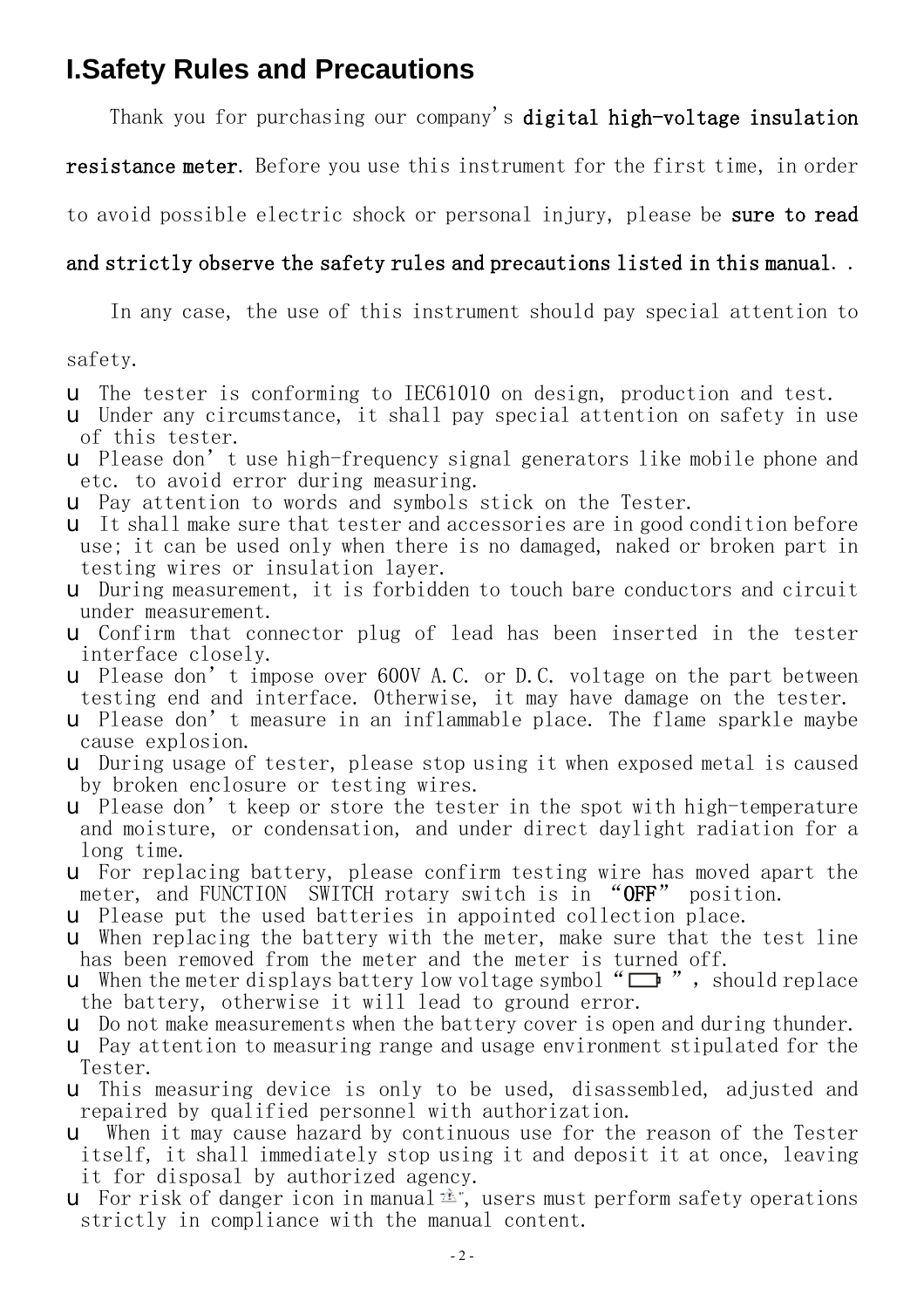u The instrument output high voltage, please be sure to connect the test line hand to leave the test line before pressing the test button to test, otherwise there is danger of electric shock.

## **II. Introduction**

**Digital insulation resistance meter** also known as **megohmmeter, high voltage insulation resistance tester**, etc., for the insulation resistance test. The instrument has a large LCD screen gray backlit display, data storage, data access, alarm, automatic shutdown and other functions. At the same time, it also has the function of measuring AC voltage absorption ratio and polarization index of DC voltage. The machine is beautiful and upscale, has a wide range, high resolution, convenient operation, easy to carry, accurate, reliable, stable performance, strong anti-interference ability. Moreover, it has a shockproof, dustproof, moisture-proof structure and is a commonly used and indispensable instrument for telecommunications, electricity, meteorology, computer rooms, oil fields, electromechanical installation and maintenance, and industrial enterprises that use electricity as industrial power or energy. It is suitable for measuring the resistance value of various insulating materials and the insulation resistance of transformers, motors, cables and electrical equipment.

Digital insulation resistance meter consists of medium and large scale integrated circuits. The output power of the watch is large, and the output voltage level is a lot (with 5 voltage levels). Rated insulation test voltage range 100  $\degree$  5000V, insulation resistance measurement range 0.01M $\Omega$   $\degree$  200G Ω. DC voltage measurement range  $0 \sim 1000$ V, AC voltage measurement range 0  $\degree$  750V

- 3 -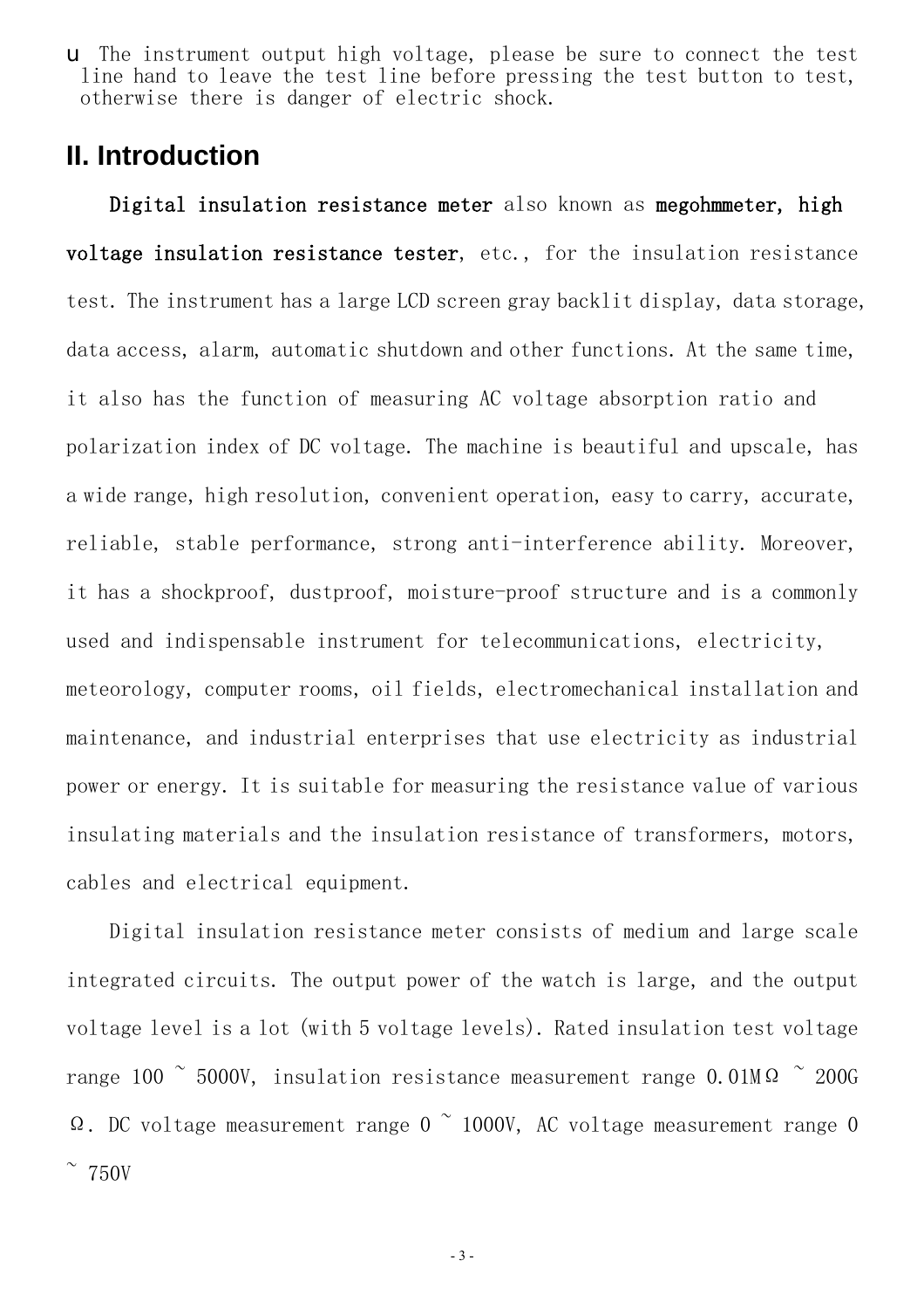| Test       | Output                             | Measure Range                            | Accuracy                    | Resolution       |
|------------|------------------------------------|------------------------------------------|-----------------------------|------------------|
| Function   | Voltage                            |                                          |                             |                  |
|            |                                    | $0\!\sim\!10M\Omega$                     |                             | $0.01M\Omega$    |
|            |                                    | $10\sim100M\Omega$                       | $\pm$ 3%rdg $\pm$ 5dgt      | $0.1M\Omega$     |
|            | $250V (\pm 10\%)$                  | $100 \sim 1000$ M $\Omega$               |                             | $1M\Omega$       |
|            |                                    | $16 \sim 10G \Omega$                     | $\pm$ 5%rdg $\pm$ 5dgt      | $0.01$ $G\Omega$ |
|            |                                    | $0\!\sim\!10M\,\Omega$                   |                             | $0.01M\Omega$    |
|            | $500V (\pm 10%)$                   | $10\sim100M\Omega$                       | $\pm$ 3%rdg $\pm$ 5dgt      | $0.1M\Omega$     |
|            |                                    | $100\sim1000$ M $\Omega$                 |                             | $1M\Omega$       |
|            |                                    | $16 \sim 10G \Omega$                     | $\pm$ 5%rdg $\pm$ 5dgt      | $0.01$ $G\Omega$ |
| Insulation |                                    | $0\sim20M\Omega$                         |                             | $0.01M\Omega$    |
|            | $1000V \left( \pm \right.$         | $20\sim200M\Omega$                       | $\pm$ 3%rdg $\pm$ 5dgt      | $0.1M\Omega$     |
| Resistance | $10%$ )                            | $200\mathtt{\sim}1000\mathtt{M}\,\Omega$ |                             | $1M\Omega$       |
|            |                                    | $2G \sim 20G \Omega$                     | $± 5%$ rdg $± 5$ dgt        | $0.01$ $G\Omega$ |
|            |                                    | $0\sim2000M\Omega$                       | $\pm$ 3%rdg $\pm$ 5dgt      | $1M\Omega$       |
|            | $2500V \left( \pm \right.$<br>10%) | $2000M\Omega \sim 20G\Omega$             | $± 5%$ rdg $± 5$ dgt        | $0.01G\Omega$    |
|            |                                    | $20G \Omega \sim 200G \Omega$            | $\pm 20\%$ rdg $\pm 10$ dgt | $0.16\Omega$     |
|            |                                    | $0\sim2000M\Omega$                       | $\pm$ 3%rdg $\pm$ 5dgt      | $1M\Omega$       |
|            | $5000$ ( $\pm$<br>$10%$ )          | $2000M\Omega \sim 20G\Omega$             | $± 5%$ rdg $± 5$ dgt        | $0.01G\Omega$    |
|            |                                    | $20G \Omega \sim 200G \Omega$            | $\pm 20\%$ rdg $\pm 10$ dgt | $0.1G\Omega$     |

## **III.Measuring Range and Accuracy**

**Remark: Common electrical unit conversion** 

1 TΩ (Tera ohm) =1000GΩ=10<sup>12</sup>Ω

1 G  $\Omega$  (Giga ohm) =1000M  $\Omega$ =10<sup>9</sup> $\Omega$ 

 $1 \text{ M }\Omega$  (Mega ohm) =1000K  $\Omega$  =10<sup>6</sup>  $\Omega$ 

| Test       | Measure Range        | Accuracy                    | Resolution |
|------------|----------------------|-----------------------------|------------|
| Function   |                      |                             |            |
| DC Voltage | DC 0.0V $\sim$ 1000V | $\pm 1.5\%$ rdg $\pm 3$ dgt | 0.1V       |
| AC Voltage | AC 0.0V $\sim$ 750V  | $\pm 1.5\%$ rdg $\pm 3$ dgt | 0. 1V      |

## **IV.Technical Specifications**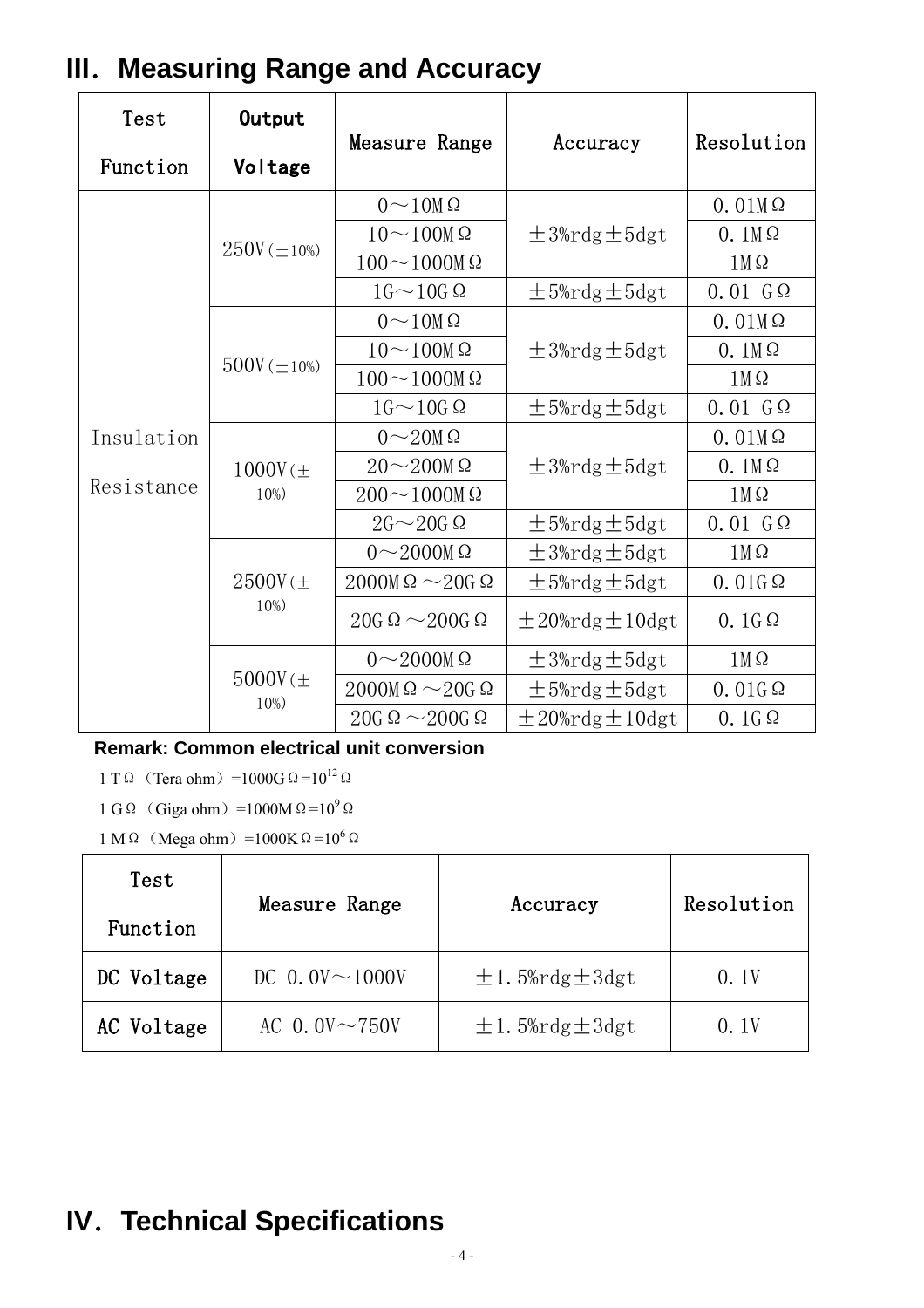|                                         | Insulation resistance test, AC voltage test, DC          |  |  |
|-----------------------------------------|----------------------------------------------------------|--|--|
| Function                                | voltage measurement                                      |  |  |
| Ambient Temperature                     | $23^{\circ}\text{C} \pm 5^{\circ}\text{C}$ , below 75%rh |  |  |
| and Humidity                            |                                                          |  |  |
|                                         | DC 9V 6-section LR14 Dry Battery Standby for             |  |  |
| Power                                   | more than 100 hours                                      |  |  |
| Rated Voltage                           | 250; 500; 1000; 2500; 5000                               |  |  |
| Rated Voltage                           | $\pm 10\%$                                               |  |  |
| Accuracy                                |                                                          |  |  |
| $\geqslant$ 2mA<br>Output short-circuit |                                                          |  |  |
| Current                                 |                                                          |  |  |
| Absorption Ratio                        | Have                                                     |  |  |
| Measurement                             |                                                          |  |  |
| Polarization Index                      | Have                                                     |  |  |
| Measurement                             |                                                          |  |  |
| Test Method                             | DC voltage drop method                                   |  |  |
| Test Voltage                            | DC voltage measurement                                   |  |  |
| Maximum Capacitive                      | Operates below 1uF                                       |  |  |
| Load                                    |                                                          |  |  |
| Shift Gear                              | Automatic shifting                                       |  |  |
|                                         | Controllable gray backlight, suitable for use            |  |  |
| Back light                              | in dim places                                            |  |  |
| Display Mode                            | 4 large LCD display, gray backlight                      |  |  |
| Measurement                             | LED flashes during measurement                           |  |  |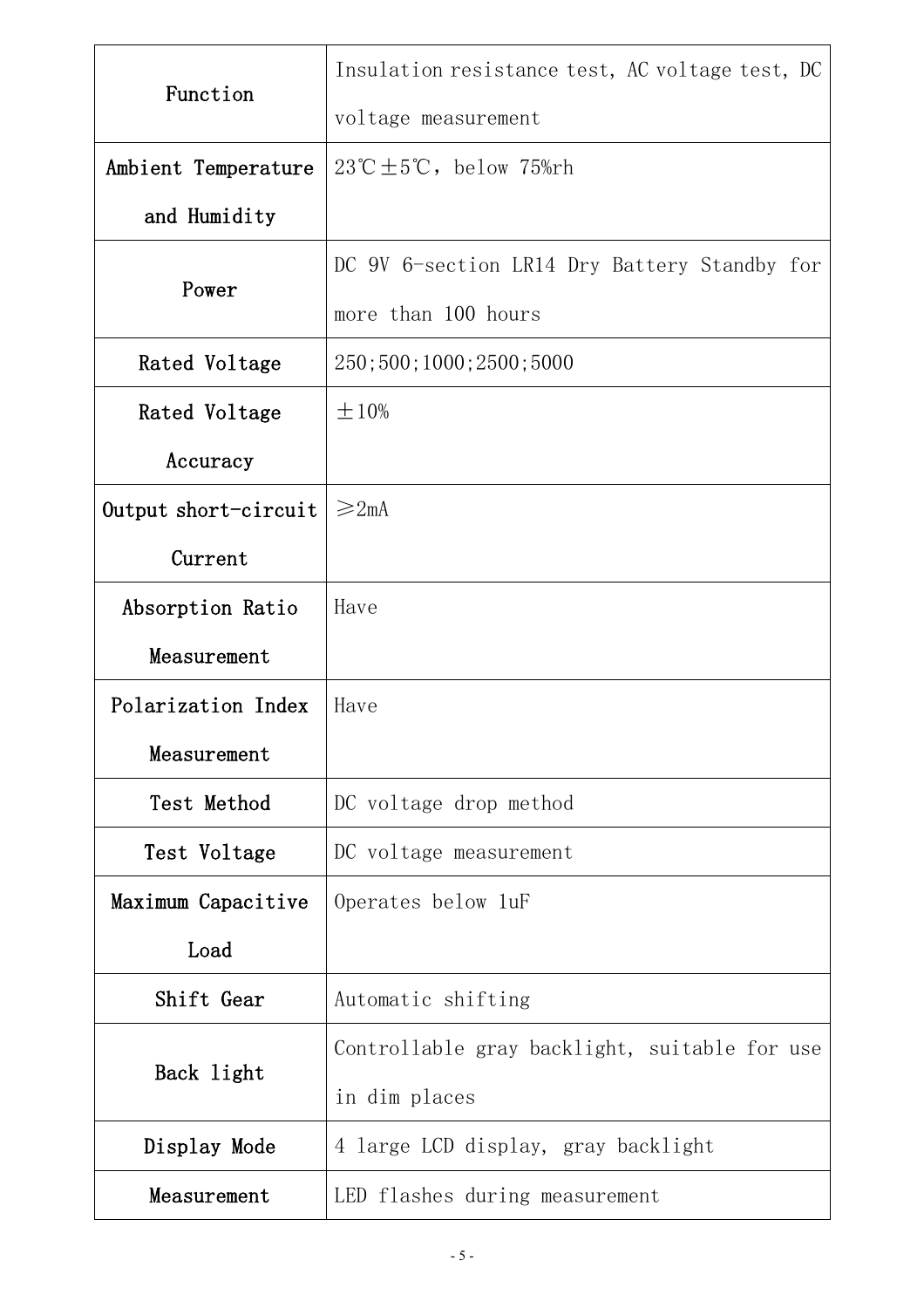| Indication         |                                                                                 |  |  |
|--------------------|---------------------------------------------------------------------------------|--|--|
| LCD Size           | $108$ mm $\times$ 65mm                                                          |  |  |
| Instrument Size    | $L/W/H$ : 240mm $\times$ 188mm $\times$ 85mm                                    |  |  |
|                    | High pressure rod: red 1 meter                                                  |  |  |
| Test Line          | Test line: black 1 meter green 1 meter                                          |  |  |
|                    | Voltage 2 times/sec, insulation resistance 7                                    |  |  |
| Measurement Time   | seconds/time                                                                    |  |  |
| Line Voltage       | measure below AC600V                                                            |  |  |
|                    | 500 groups, "MEM" storage instructions, display                                 |  |  |
| Data Storage       | "FULL" symbol indicates that the storage is                                     |  |  |
|                    | ful1                                                                            |  |  |
| Data Review        | The "MR" symbol indicates when looking up data                                  |  |  |
| Overflow Display   | $^{\prime\prime}$ OL $^{\prime\prime}$<br>symbol indicates over-range overflow  |  |  |
|                    | Alarm when the measured value exceeds the alarm                                 |  |  |
| Alarm Function     | setting value                                                                   |  |  |
|                    | Low battery voltage symbol, prompt battery                                      |  |  |
| Battery Voltage    | replacement when battery voltage is low                                         |  |  |
|                    | "APO" Indicate Automatic Shutdown After 15                                      |  |  |
| Automatic Shutdown | Minutes                                                                         |  |  |
|                    | Standby: About 40mA (backlight off)                                             |  |  |
| Power Consumption  | Turn on backlight: about 43mA                                                   |  |  |
|                    | Measurement: about 75mA (backlight off)                                         |  |  |
| Weight             | Instrument: 1230g (Including battery)                                           |  |  |
|                    | Working Temperature $-10^{\circ}\text{C} \sim 40^{\circ}\text{C}$ ; Below 80%rh |  |  |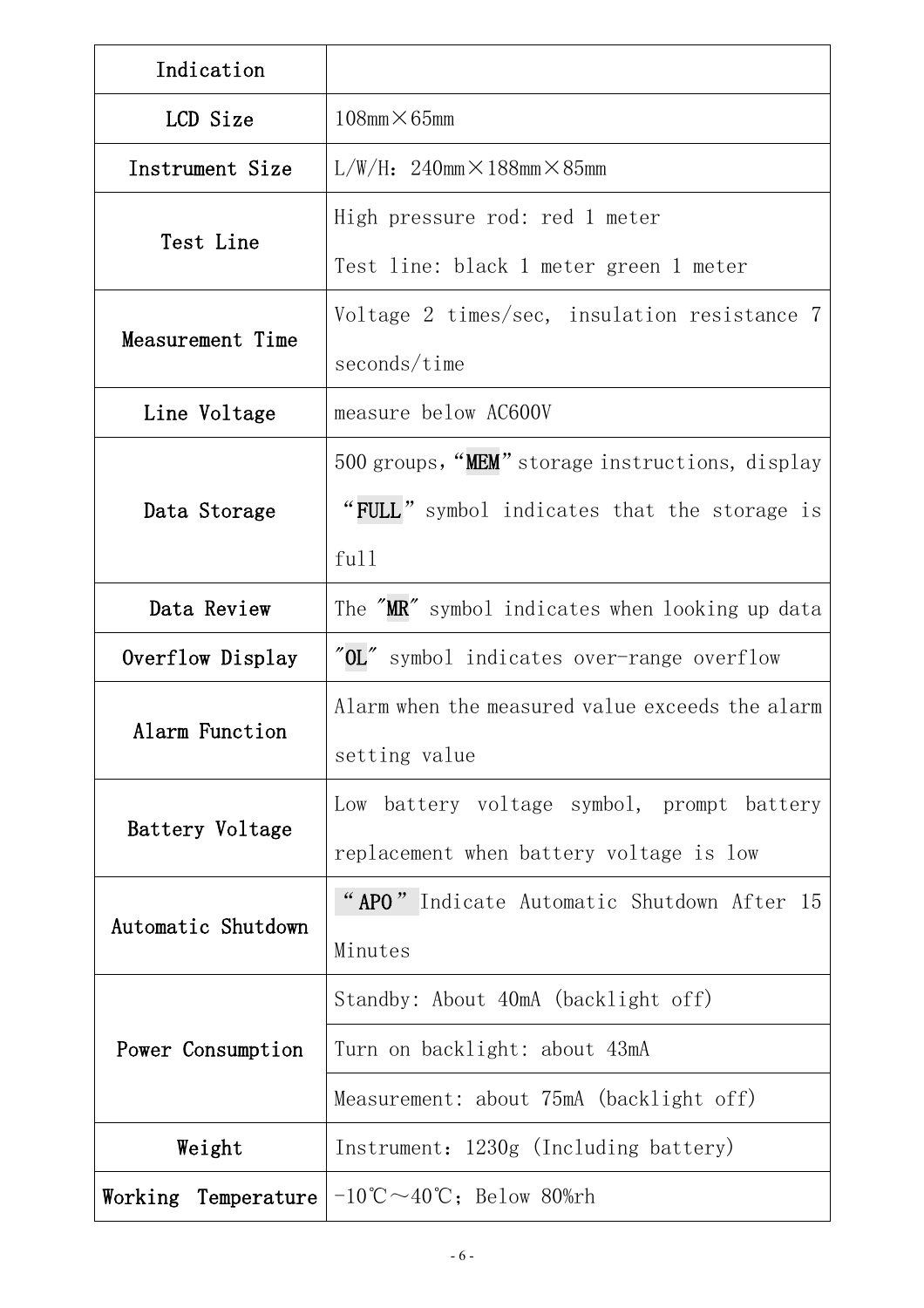| and Humidity        |                                                             |  |  |
|---------------------|-------------------------------------------------------------|--|--|
| Storage Temperature | $-20^{\circ}\text{C} \sim 60^{\circ}\text{C}$ : Below 70%rh |  |  |
| and Humidity        |                                                             |  |  |
| Insulation          | $200$ M $\Omega$ or more (500V between circuit and case)    |  |  |
| resistance          |                                                             |  |  |
| Pressure Resistance | AC 5160V/rms (Between circuit and case)                     |  |  |
| Electromagnetic     | IEC61326 (EMC)                                              |  |  |
| properties          |                                                             |  |  |
| Suitable for Safety | IEC61010-1 (CAT III 300V, CAT IV 150V, Pollution            |  |  |
| Regulations         | degree 2);                                                  |  |  |

## **V.Tester Structure**

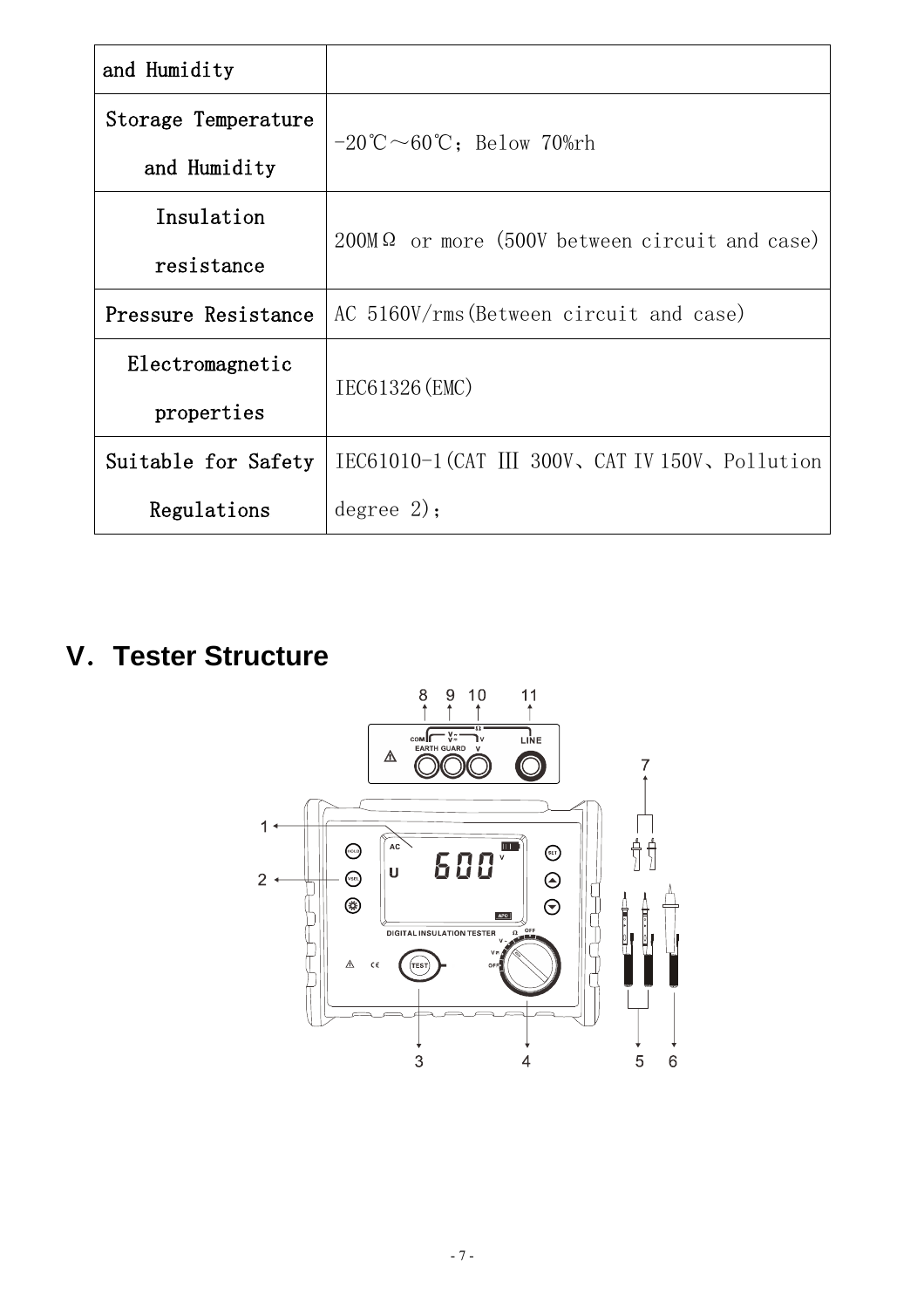**1. LCD 2.**Function Button **3.** Test Button **4.**Gear Selection Button **5**. Test Table Pen **6**. High Pressure Test Stick **7.** Security Alligator Clip **8.EARTH** Ground Interface **9. GUARD** protection interface **10**. **V** interface **11. LINE** Interface

## **VI.Measuring Principle**

Insulation resistance measurement uses a voltage generator to generate a voltage, **V**, applied across the resistor, measuring the current **I** flowing across the resistor, and calculating the ground resistance value **R** according to the formula **R=V/I**.



 $R = V/I$ 

## **VII. Operation Methods**

#### **1.Switch On/Off**

Rotate the function selection key to the corresponding position to turn on the power, and turn it to the OFF position to turn it off. After booting, it shows "**APO**" in the lower right corner. After 15 minutes, it will automatically shut down. After turning off, turn to OFF will restart.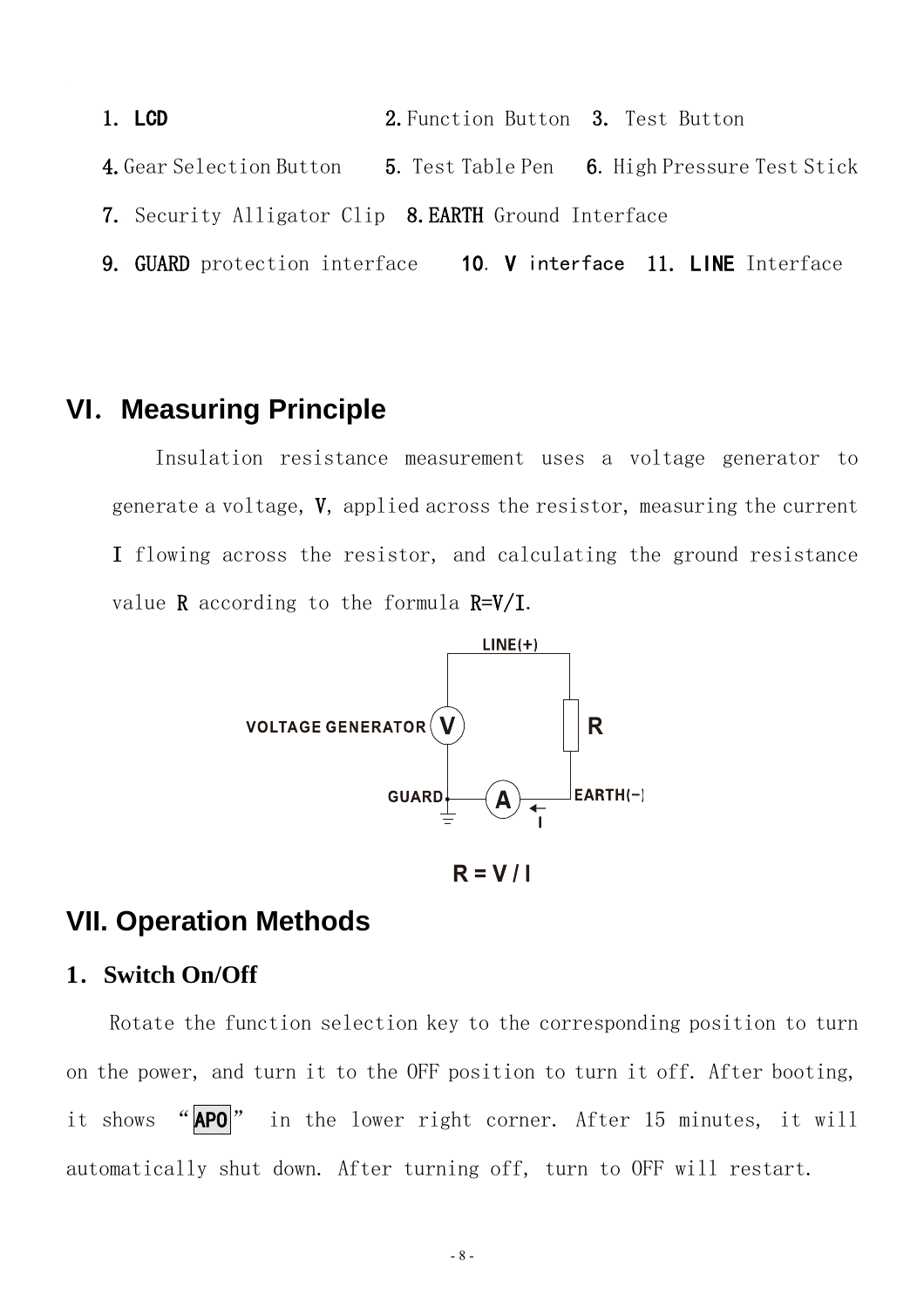## **2.Battery Voltage Check**

After powering on, if the LCD shows a low battery voltage sign " $\Box$ ", it indicates that the battery is running low. Please replace the battery in time. Sufficient battery power to ensure measurement accuracy

#### **3.DC Voltage Test**



## **Input instrument DC voltage cannot exceed 1000V**

When measuring, turn the rotary switch to the gear  $\mathbf{V}$   $\mathbf{m}$  position, connect the red lead to the V terminal, connect the black lead to the COM, and display the real-time DC voltage.(Figure 1)



#### **4.AC Voltage Test**



When measuring, turn the rotary switch to the gear  $V \sim$  position, connect the red lead to the V terminal, the black lead to the COM, and the LCD displays the real-time AC voltage value.(Figure 2)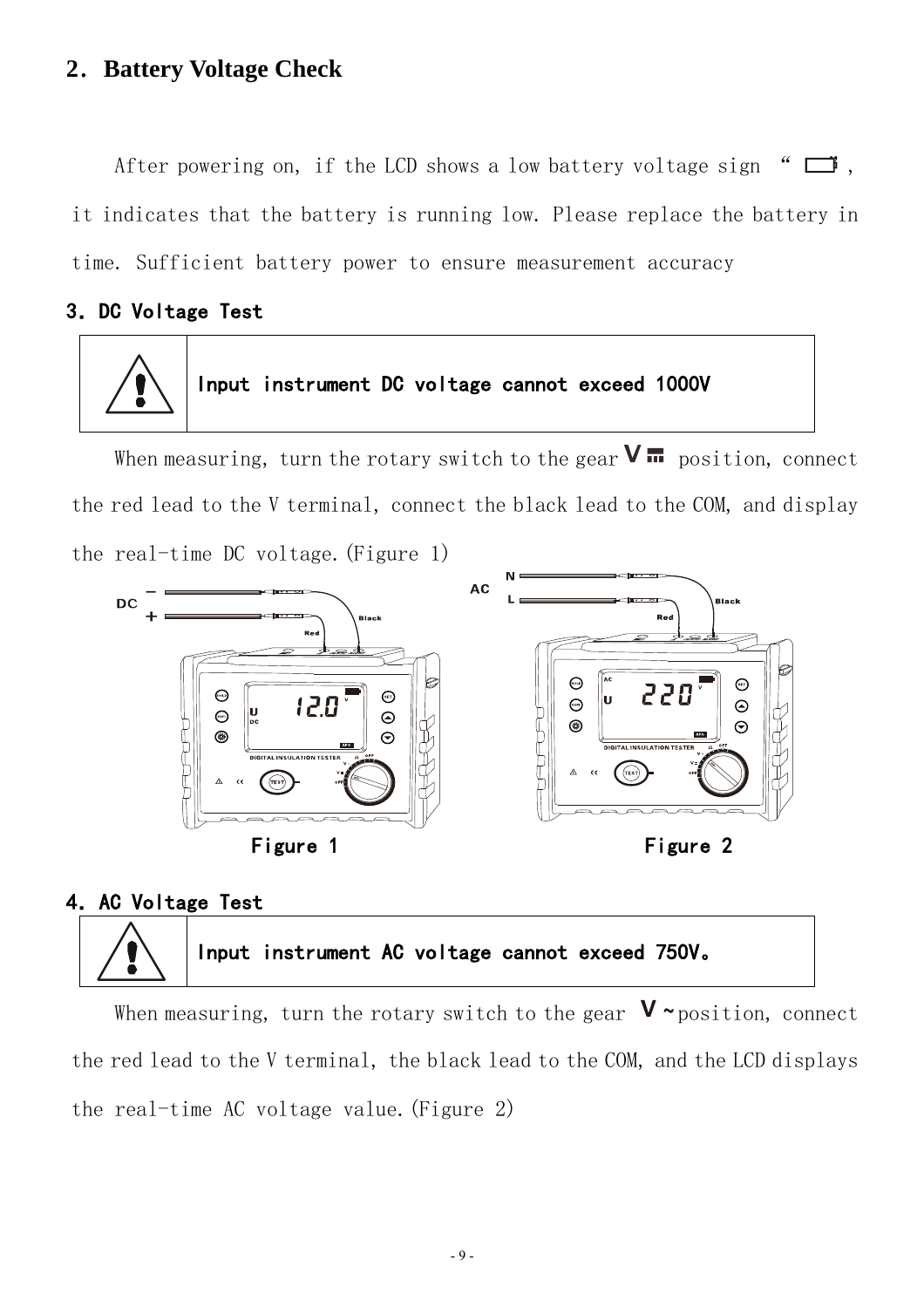## **5.Insulation Resistance Test**

| Insulation resistance test can only be carried out on an          |  |  |  |  |  |  |
|-------------------------------------------------------------------|--|--|--|--|--|--|
| uncharged circuit. Before testing, check whether the test         |  |  |  |  |  |  |
| circuit wiring is in good condition and whether the circuit under |  |  |  |  |  |  |
| test is energized. If the circuit is live, it may damage the      |  |  |  |  |  |  |
| instrument and affect the measurement accuracy.                   |  |  |  |  |  |  |
| Must wear high-voltage insulating gloves to operate.              |  |  |  |  |  |  |
| In the insulation resistance range, press the test switch to      |  |  |  |  |  |  |
| generate high voltage in the test line head and in the circuit    |  |  |  |  |  |  |
| under test. Please be careful to avoid touching.                  |  |  |  |  |  |  |
| Be sure to connect the grounding wire (black) to the grounding    |  |  |  |  |  |  |
| port of the circuit under test.                                   |  |  |  |  |  |  |
| Do not touch the circuit immediately after testing. The stored    |  |  |  |  |  |  |
| charge may cause electric shock.                                  |  |  |  |  |  |  |
| Do not remove the test lead immediately. Wait until the discharge |  |  |  |  |  |  |
| is complete before touching the circuit under test.               |  |  |  |  |  |  |
| In order to ensure the measurement accuracy, do not twist the     |  |  |  |  |  |  |
| test lines together.                                              |  |  |  |  |  |  |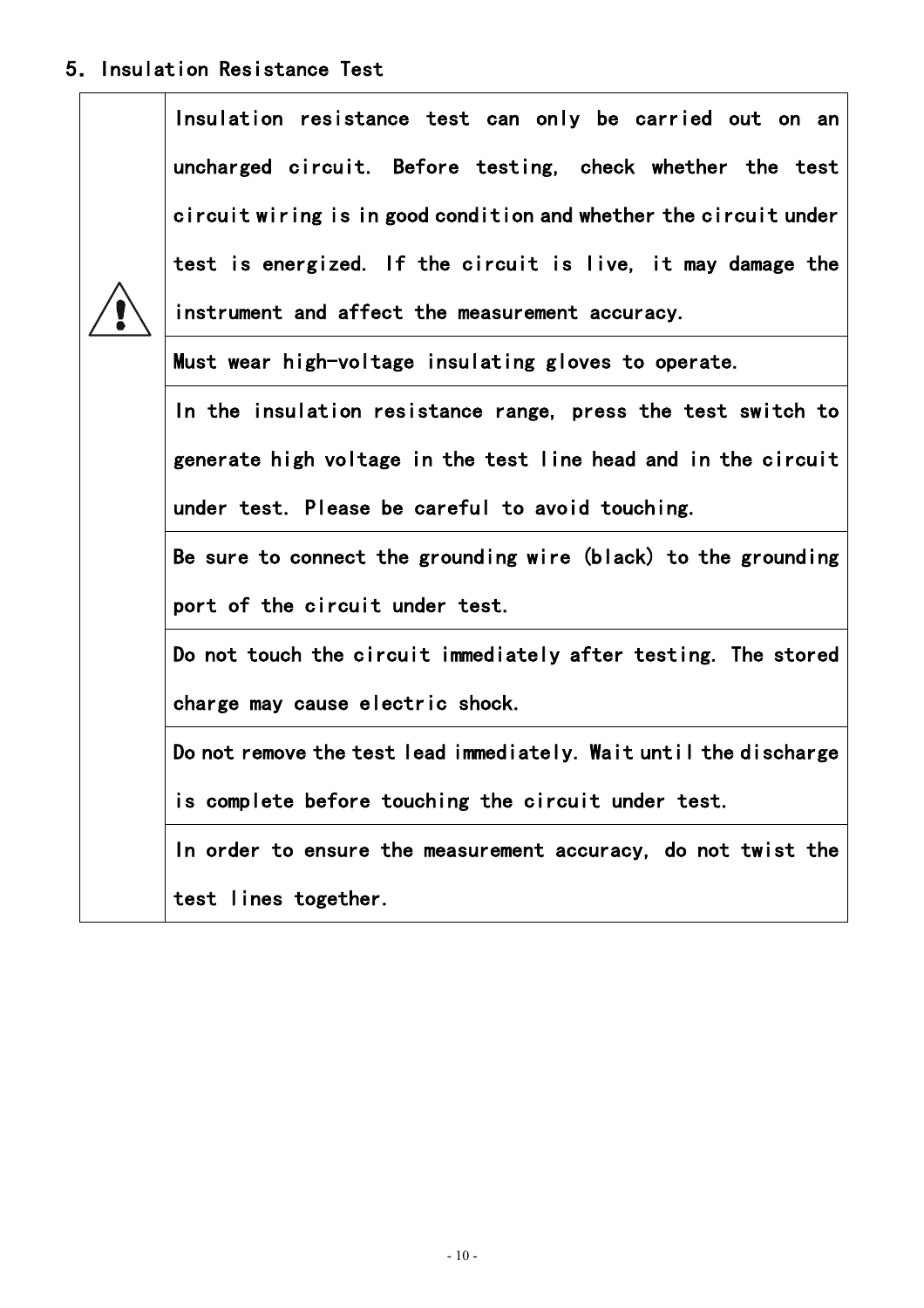#### **Guaranteed temperature and humidity of the insulation resistance accuracy**

| Insulation                |                          | Guaranteed the humidity Guaranteed temperature<br>of |
|---------------------------|--------------------------|------------------------------------------------------|
| resistance                |                          | value of the insulation the insulation resistance    |
| range                     | resistance accuracy      | accuracy                                             |
| $0 \Omega - 100 M \Omega$ | <85% RH(No condensation) |                                                      |
| $101M\Omega - 20G\Omega$  | <75% RH(No condensation) | $23^{\circ}$ C $\pm$ 5 $^{\circ}$ C                  |
| $21G\Omega - 200G\Omega$  | <65% RH(No condensation) |                                                      |

Insulation resistance test can only be carried out on an uncharged circuit. Before testing, check that the test leads are good and confirm that the circuit under test is uncharged.

Turn the rotary switch to  $\Omega$  gear, then press **VSEL** to select the voltage value to be tested.

One end of the ground wire (black) is connected to the instrument connection **EARTH** and the other end is connected to the ground end of the circuit under test. One end of the high-voltage rod test line (red) is connected to the other end of the instrument **LINE** and the head is in contact with the circuit under test. As shown in the figure, press the **TFRT** test button. The LCD shows the measured value. Read the insulation resistance value after

the measured value is fixed.

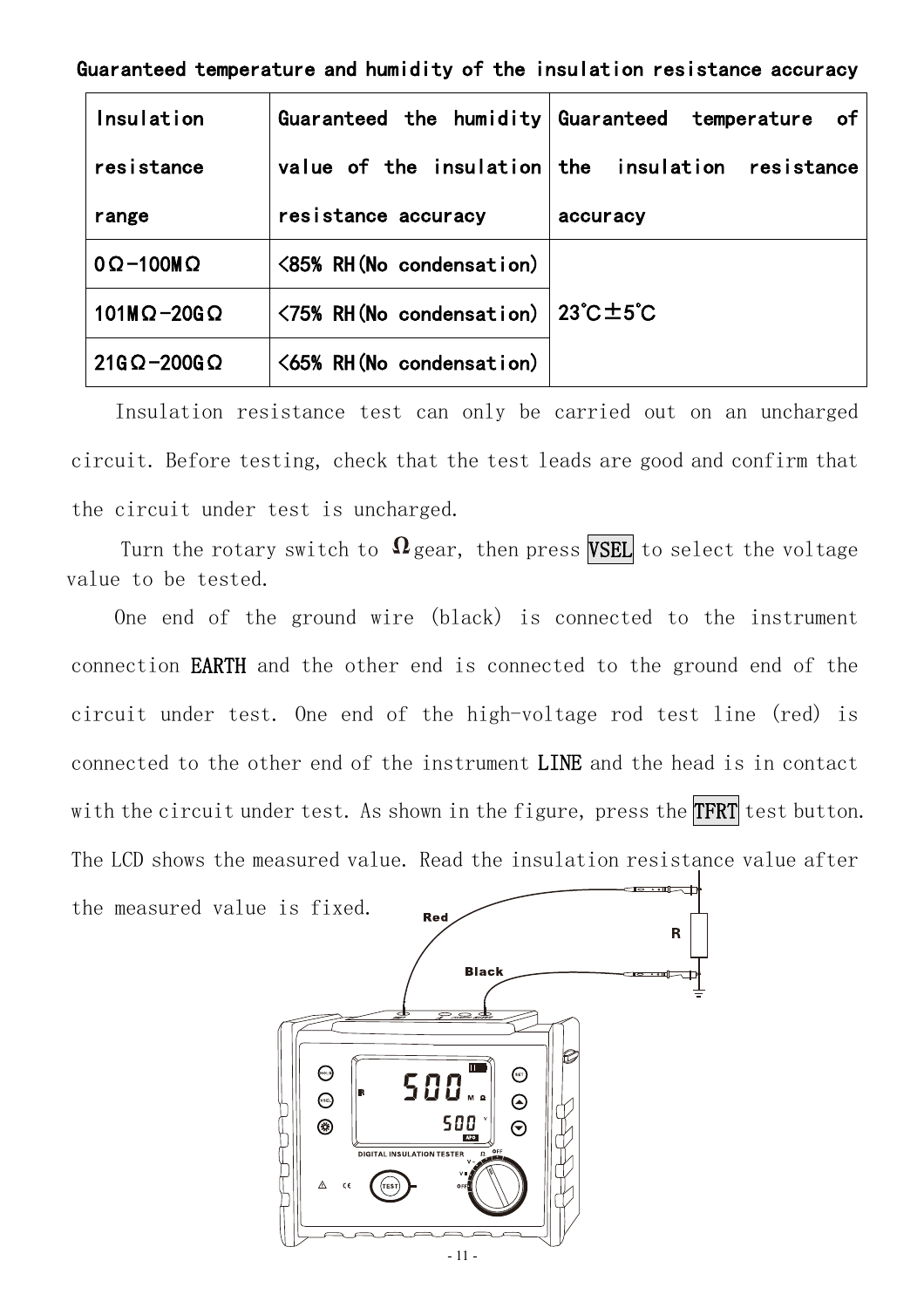#### **6.GUARD Use of Protective Lines**

When the insulation resistance of the cable is measured, the leakage current of the covered surface passes through the interior of the insulator and the current converges, resulting in an error in the insulation resistance value. In order to avoid this phenomenon, as shown in the figure below, use the protection wire (any conductive bare wire) to flow the leakage current through the part. After connecting to the protection port, the leakage current does not flow through the indicator and the insulator can accurately measure the insulation resistance. Please use the protection test cable of the accessory to connect the protection port.



#### **7.Polarization index(PI)and Absorption ratio(DAR)**

#### **7.1 The function of Polarization index(PI)and Absorption ratio(DAR):**

The Polarization Index (PI) and Absorption Ratio (DAR) are tests to check whether the leakage current of the insulator has increased. The leak current did not increase while confirming the application time. The instrument automatically calculates the polarization index PI and the absorption ratio DAR. As a judgement of the insulation performance, both the polarization index PI and the absorption ratio DAR indicate the change in the insulation resistance over a period of time after the measured object withstands the measured voltage.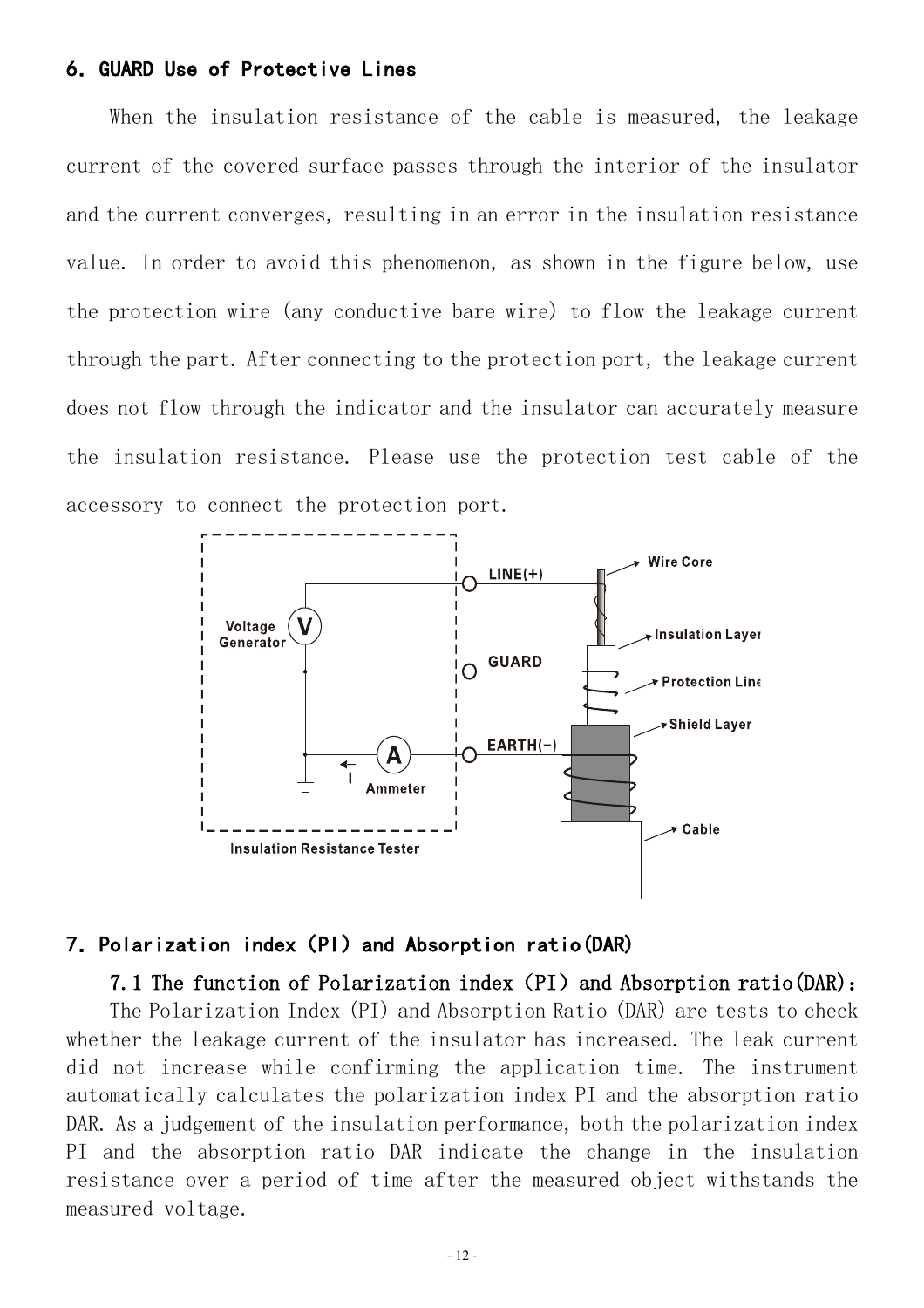## **7.2 The difference between Polarization index ( PI ) and Absorption ratio(DAR):**

For general insulation tests, such as housing insulation, tool handles, etc. can generally be tested in a relatively short period of time to increase the leakage current with the increase of the voltage application time, so generally can be tested with a short time test,the short-term insulation resistance ratio DAR is called the absorption ratio (see the following formula for the specific test time), but for the large-capacity and long-term absorption process, such as transformers, generators, cables, capacitors and other electrical equipment, sometimes the absorption ratio (DAR) is not enough to reflect the whole process of absorption, and the insulation resistance ratio can be used for a longer time, that is, the ratio between the insulation resistance (R10min) at 10 minutes and the insulation resistance (R1min) at 1 minute describes the entire process of insulation absorption, and PI is called the polarization index.

The PI and DAR values are calculated by the following formula:

| $PI(Polarization index)$ =       | R10Min                 |
|----------------------------------|------------------------|
| $\text{DAR}$ (Absorption ratio)= | <b>R</b> Min<br>R60Sec |
|                                  | R15Sec                 |
|                                  | R60Sec                 |
| $\text{DAR}$ (Absorption ratio)= | R30Sec                 |

**Remark:1:R10Min= resistance value measured by the voltage applied for 10 minutes** 

 **2:R1Min=R60Sec=the resistance value measured by the voltage applied for 1 minutes**

**3:R30Sec=It is the resistance value measured by the voltage applied for 30 seconds** 

 **4:R15Sec=It is the resistance value measured by the voltage applied for 15 seconds** 

**5:DAR calculation time can choose 15 seconds or 30 seconds** 

#### **7.3Polarization index(PI)and Absorption ratio(DAR) Test**

The Polarization Index (PI) and Absorption Ratio Test (DAR) can only be performed on uncharged circuits. Before testing, check that the test leads are good and confirm that the circuit under test is charged or not.

Turn the rotary switch to  $\Omega$  gear, then press **VSEL** to select the voltage value to test.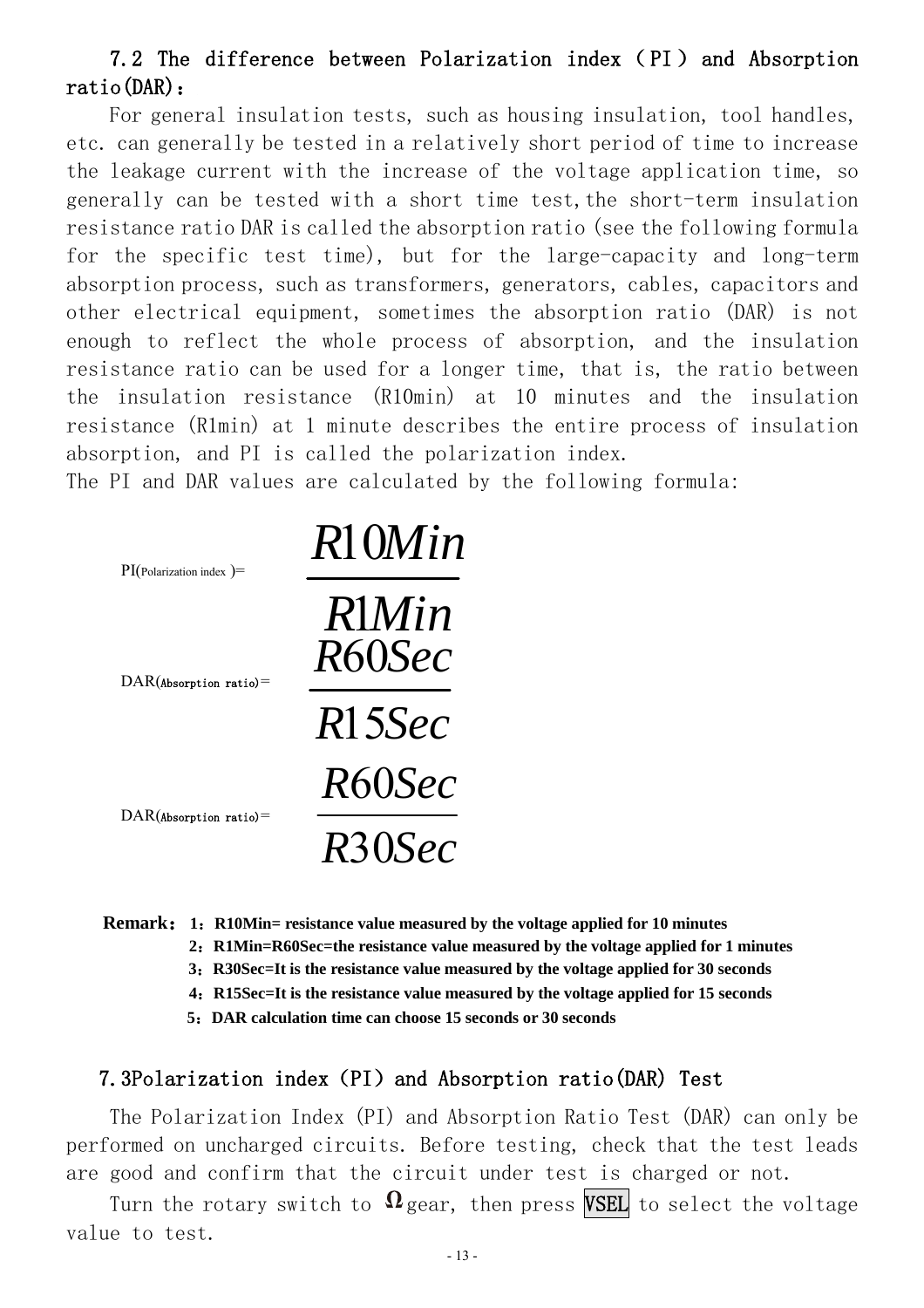Press the **SET** key to set the corresponding mode. The LCD shows "10:01m" as the polarization index mode in the lower left corner of the LCD, "60:15S" as the absorption mode 15 second mode, and "60:30S" as the absorption mode 30 second mode. Small numbers do not show anything for the insulation resistance measurement mode.

One end of the ground wire (black) is connected to the instrument connection **EARTH** and the other end is connected to the ground end of the circuit under test. One end of the high-pressure rod test line (red) is connected to the other end of the instrument **LINE** and the head is in contact with the circuit under test, and the **TFRT** test key is pressed. The LCD displays the measured value. After the measured value is fixed, the absorbance or polarization index can be read.

**7.4Polarization Index (PI) and Absorption Ratio (DAR) Applications:**

In engineering, insulation resistance and absorption ratio (or polarization index) can reflect the degree of moisture in the insulation of generators, oil-immersed power transformers and other equipment. The value of the absorption ratio (or polarization index) decreases after the insulation is wet (see Figure 1), so it is an important indicator of whether the insulation is affected by moisture.

It should be pointed out that sometimes the insulation has obvious defects (for example, the insulation breaks down under high pressure), and the absorption ratio or polarization index value is still good. The absorption ratio or polarization index cannot be used to find other local insulation defects other than moisture and dirt.



1-Befor drying, 15 degree Celsius; 2-When the end of drying, 73.5 degree Celsius 3-After running 72h, and cooled to 27 degree Celsius

Figure 1 The relationship between the insulation resistance R of a generator and the time t

#### **Polarization Index Reference Judgment Value:**

| Polarizatio | Above 4  | $4\sim2$ | $2.0 \sim 1.0$ | Below 1.0  |
|-------------|----------|----------|----------------|------------|
| n Index     |          |          |                |            |
|             | The best | Good     | Need to pay    | <b>Bad</b> |
| Judge       |          |          | attention      |            |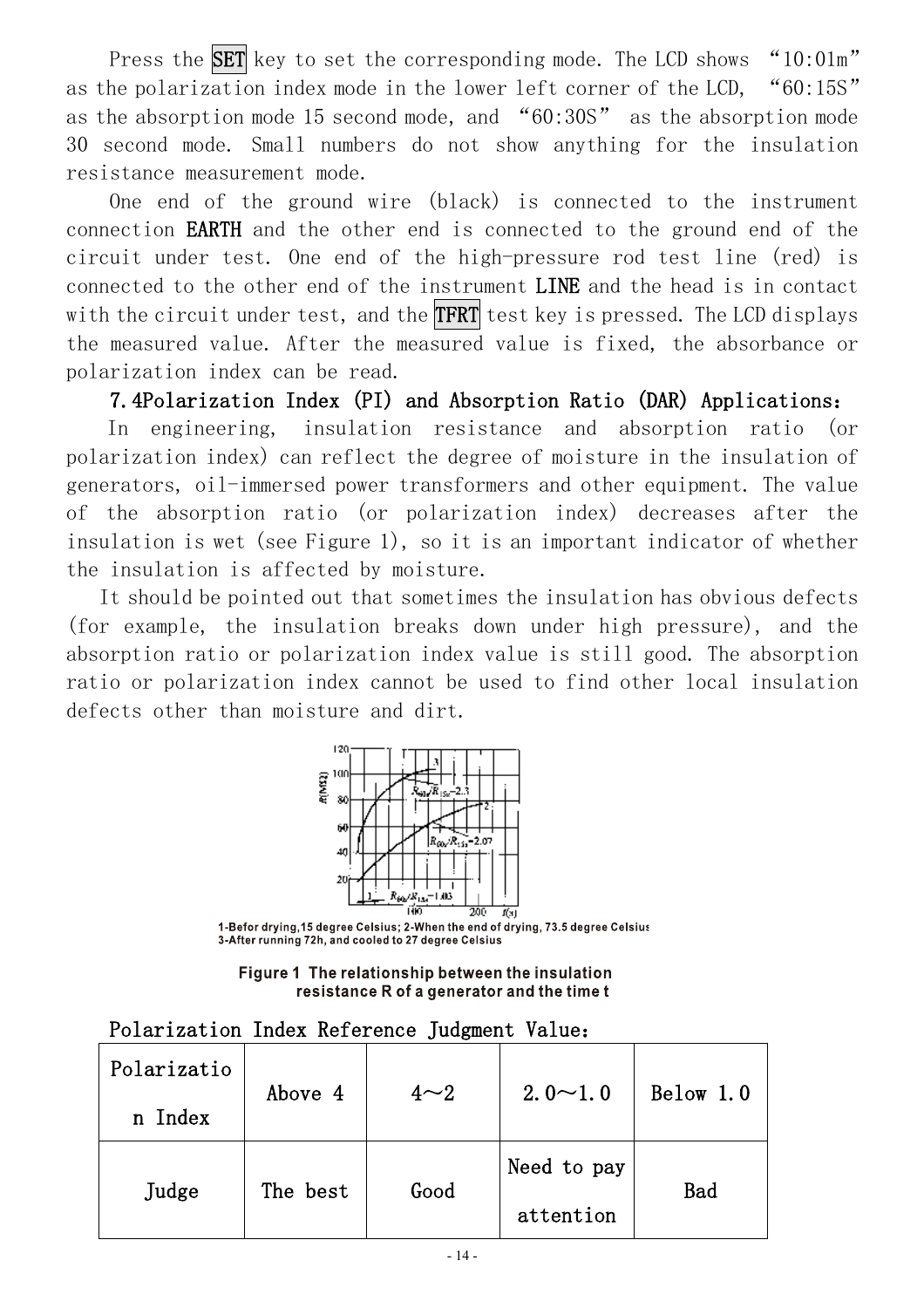| Absorption<br>ratio | Above 1.4 | $1.25 - 1.0$ | Below 1.0 |
|---------------------|-----------|--------------|-----------|
| Judge               | The best  | Good         | Bad       |

## **8**.**Backlight Control**

After power on, press " $\frac{1}{2}$ " key to turn the backlight on or off, and the backlight function is suitable for dim places. The default backlight turns off every time you turn it on.

## **9**.**Alarm Settings**

After power on, long press  $\overleftrightarrow{\bullet}$  to turn on and off the alarm function. Long press "SET" key to set the resistance alarm value. Press "A" or " " " key to change the current digit size, then press "SET" key to save and exit. When the measured voltage value is greater than the alarm critical set value or the insulation resistance value is less than the alarm critical set value and the alarm function is turned on, the instrument flashes the " $\omega$ )" symbol and issues a "beep-beep-beep--" alarm sound. The maximum value of the voltage alarm setting is 600V, and the maximum value of the ground resistance alarm setting is 9999MΩ. As shown below:



## **10**.**Data Lock/Storage**

After the measurement is completed, short press "**HOLD**" key to lock the current display data, and automatically serial storage. If the storage is full, the instrument displays the "**FULL**" symbol. As shown in the following figure: the measured data is 1258m  $\omega$ , and the "**HOLD**" display is stored as the third set of data

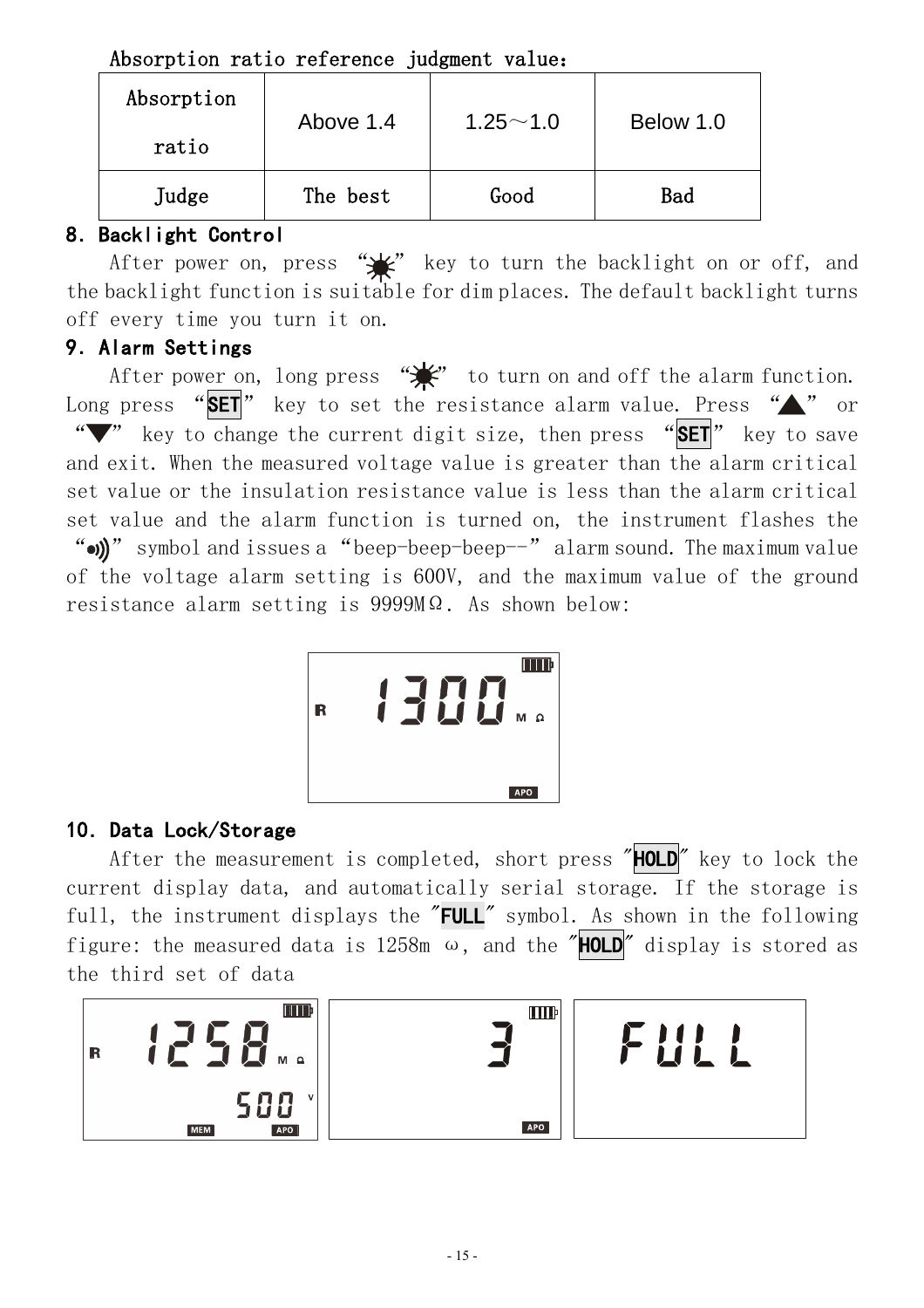## **11.Data Review/Deletion**

After booting or measuring, press the "**HOLD**" button (more than 3 seconds) to enter the data lookup, and store the data read interface "**MR**" symbol display. Press the " $\sqrt{\alpha}$ " "Key to select the data corresponding to the array number with a step value of 1, press " $\triangle$ " or" $\blacktriangledown$ " to select the array number with a step value of 10, and press "**HOLD**" to exit. See below

In the following figure, the number 3 is the current number of groups and 6 is the total number of groups. If there is no stored data, LCD display "**NULL**", see the figure below.



In the data review state, press and hold the "**HOLD** " key to enter the data deletion, press " " or " v to select "NO " or "YES", select "NO" and then press "**SET** " key to not return to the data review state. " **YES** " Press " **SET** " again to delete the stored data. After deletion, the following figure is displayed。





## **VIII. Battery Replacement**

The instrument uses a 9V 6 section LR14 dry battery, when the battery power is reduced, when the voltage drops to 7V, the battery symbol  $\sqrt[m]{\ }$  is displayed. Please replace the battery in time. Low voltage affects the measurement accuracy.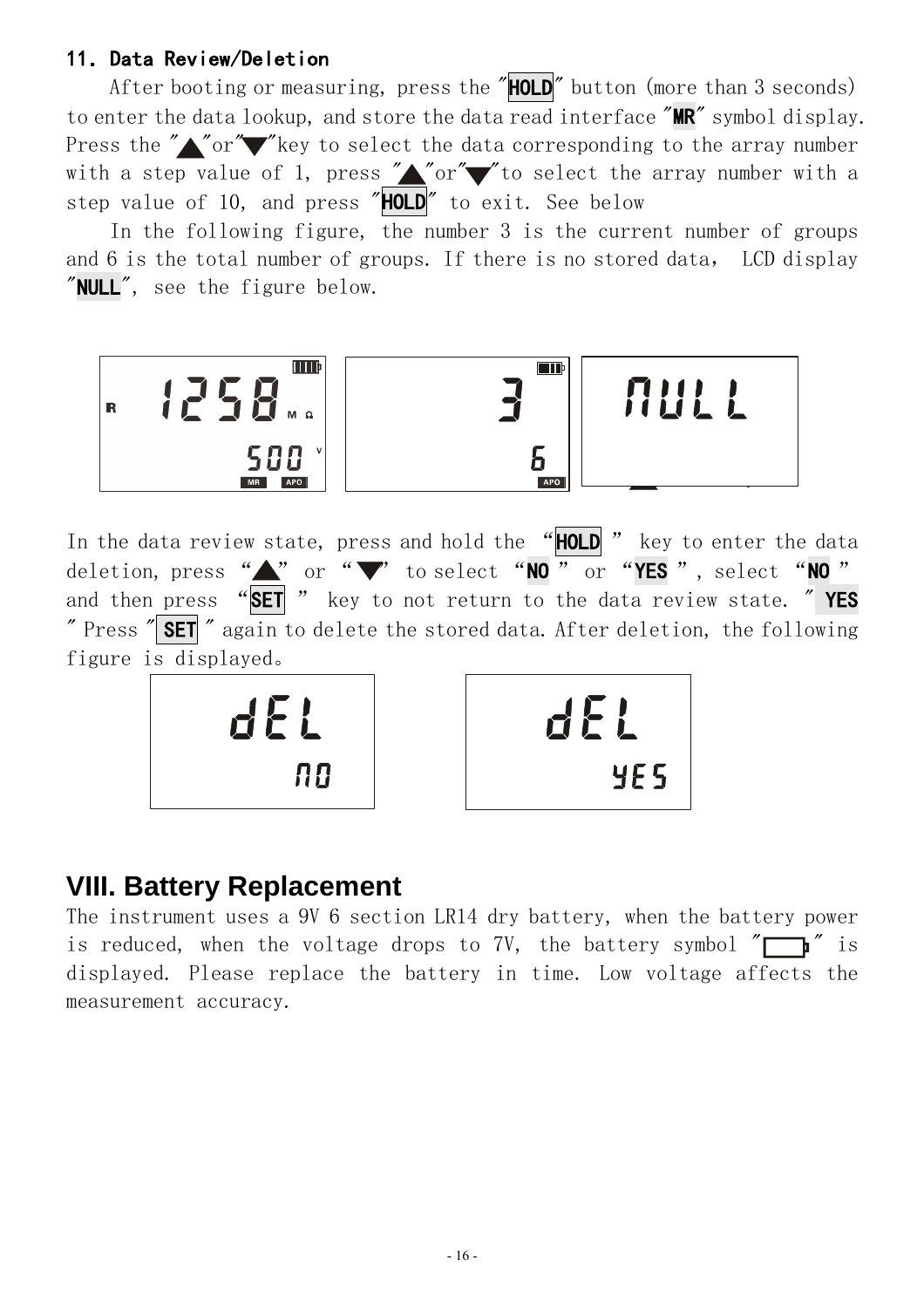## **IX.Accessories**

| Instrument           | 1PC                             |
|----------------------|---------------------------------|
| High pressure        | $1PC(\text{red})$               |
| rod                  |                                 |
| High voltage         | 2 (1 in black, and green)       |
| test line            |                                 |
| battery              | 1.5V alkaline battery 6 section |
| Manual,              |                                 |
| warranty             | 1SET                            |
| certificate          |                                 |
| Instrument box   1PC |                                 |